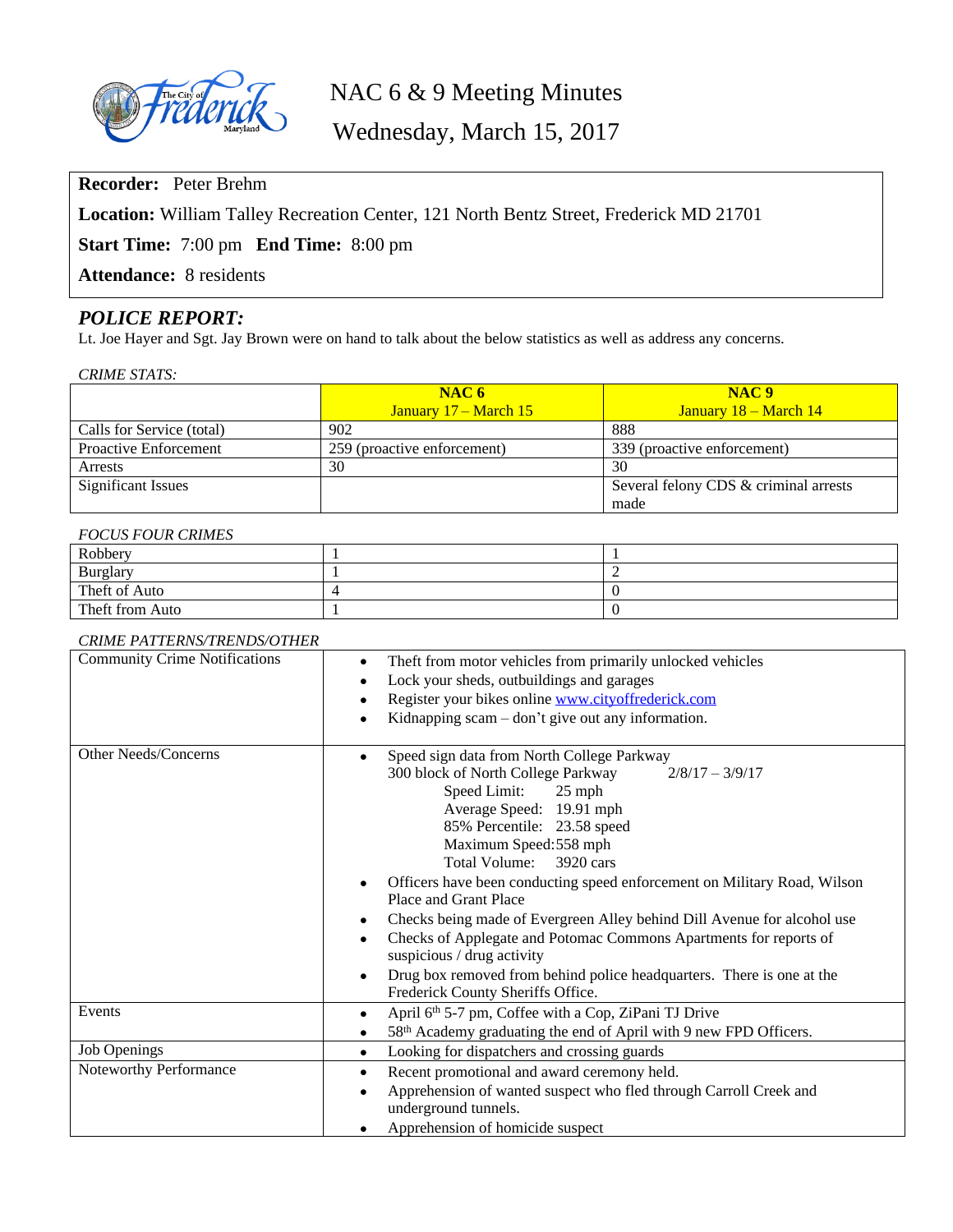- Thefts from unlocked cars, and especially when boxes / items are visible, continue to be the largest crimes in the two NACS. Neighbors are reminded to always hide items away from site and lock cars, when parked in driveways and other off-street locations. If you see anyone wandering down the street checking out car doors, call the non-emergency police number.
- Phone scams involving people who call and report that target's relative has been kidnapped are occurring. Try to get the phone number of the caller and report this to the police using the non-emergency line. Also scam involving people who call and report that target's taxes need to be paid are occurring. Try to get the phone number of the caller and report this to the police using the non-emergency line.

# *GUEST SPEAKER:*

#### **Frederick Community Action Agency - Chris Bard**

FCAA handed out information about FCC and reported on the organization's many programs assisting poor and homeless Frederick residents. Responding to questions:

The point in time survey indicates there are 200 to 300 homeless people in Frederick.

City of Frederick offers one-way tickets to homeless people to return home.

Donations for food can be dropped off in the bins behind the Food Bank on all Saints

Donations of clothing can be brought the front door of FCAA

# *OLD BUSINESS:*

 Concern by some neighbors about cars had been hit repeatedly by hit-and-run drivers on North College Parkway. Traffic Engineer Cherian Eapen was involved in evaluating the situation. Based on research by Lt. Hayer, no one appears to be speeding; the issue appears to be cars coming off Dill into North College Parkway and being confronted by one or two lanes of parked cars plus on-coming traffic. Options that were discussed included precluding parking on one side of the N. College Parkway (downside: cars parked on both sides help slow down speeds); making N. College Parkway one way (downside: neighbor complaints plus unintended traffic changes to surrounding streets); and modifying the intersection of N. College and Dill to be a shaper corner versus a 30 degree angle from Dill onto N. College (downside: this will complicate this 5-way un-signed intersection and cost money).

Peter Brehm will research this with the City. It is not clear what the next step/s are.

Speed Data from FPD: 300 block of North College Parkway 2/8/17 – 3/9/17 Speed Limit: 25 mph Average Speed: 19.91 mph 85% Percentile: 23.58 speed Maximum Speed:558 mph Total Volume: 3920 cars

*NEW BUSINESS:*

## *SUGGESTIONS/COMMENTS/MISC:*

Attendees complimented Mike Winpigler / City of Frederick on the snow removal from the last storm.

## *UPCOMING EVENTS:*

| $\bullet$ | • April $1st$                                                                                 | Until 9 pm | Fist Saturday, Downtown Frederick – Hidden Spaces & Cool Places                                            |
|-----------|-----------------------------------------------------------------------------------------------|------------|------------------------------------------------------------------------------------------------------------|
|           | • April $6th$                                                                                 | $5-7$ pm   | Coffee With $A$ Cop – Zi Pani, Thomas Johnson Drive                                                        |
|           | May $1st$                                                                                     | Until 9 pm | First Saturday, Downtown Frederick - Mayfest                                                               |
| $\bullet$ | • April 3rd, $11^{th}$ , $18^{th}$ $25^{th}$ , May $2^{nd}$ , & 9 <sup>th</sup><br>May $10th$ |            | Public Hearing for FY 18 Budget – location tbd 7 pm<br>Public Hearing for FY 18 Budget – location tbd 3 pm |

#### *NAC CONTACT INFORMATION:*

| Michele Bowman, Outreach Specialist | 301-600-2091 | mbowman@frederickmdpolice.org |
|-------------------------------------|--------------|-------------------------------|
|-------------------------------------|--------------|-------------------------------|